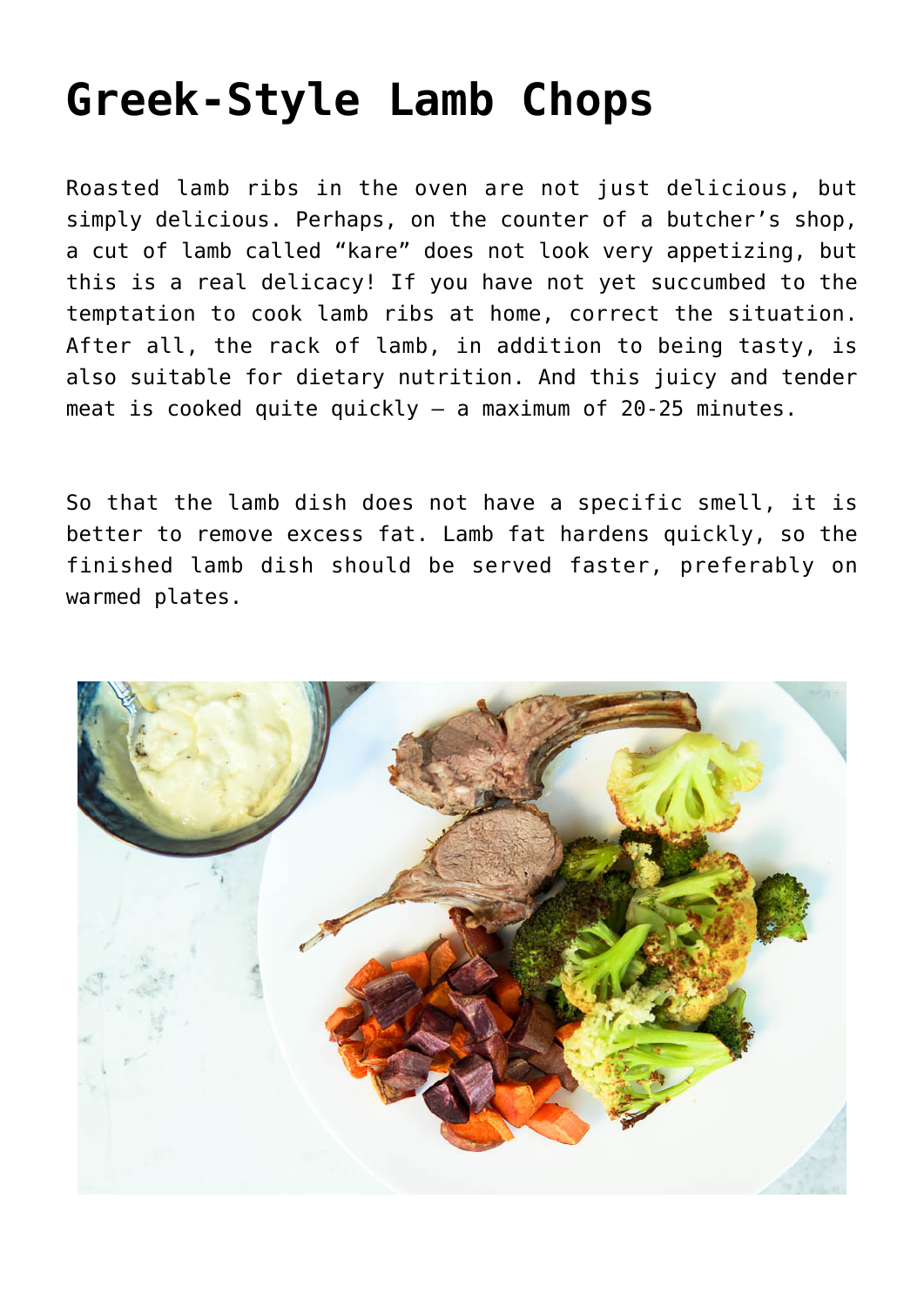## **Ingredients**

- 1 rack of lamb
- 1 lemon
- 2-3 tablespoon olive oil
- $-1$  teaspoon dry rosemary
- 1 teaspoon dry thyme
- 1 teaspoon ground black pepper
- 1/2 teaspoon sea salt or Himalayan pink salt



## **Instructions**

**Marinade for lamb ribs**